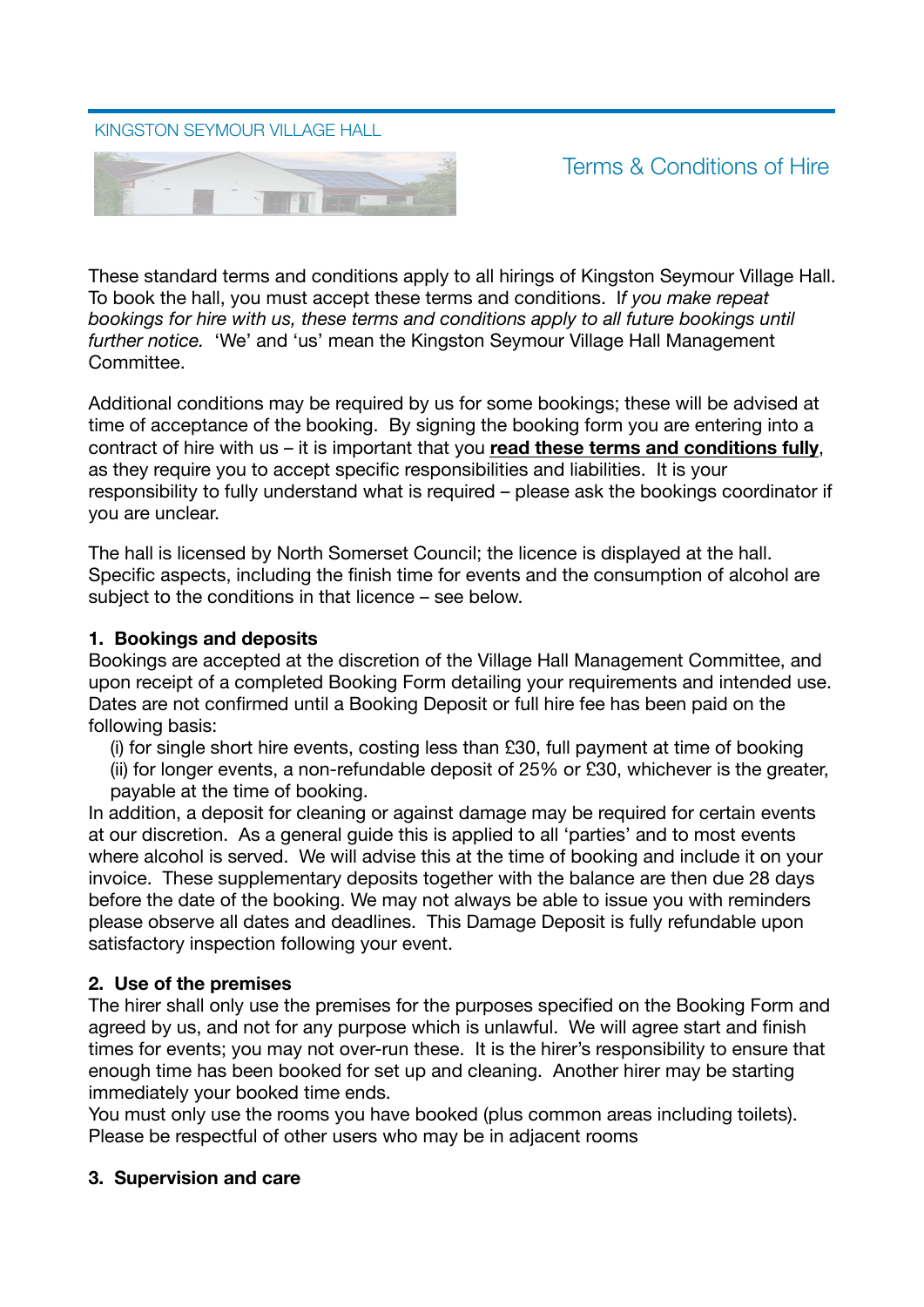The hirer is the person named on the Booking Form and must be present at events they have booked. He/she must be over 21 years of age and is responsible for the supervision and care of the premises during the hire period:

- **Safety**. The hirer must be familiar with safety arrangements including fire exits, external lighting and make suitable public safety announcements. Fire exit signs must be illuminated during the hire.
- **Behaviour**. The hirer is responsible for the orderly conduct of events in the hall.
- **Care of premises**. The hirer is responsible for any damage to the fabric of the building or fittings. A deposit may be required; damage and breakages must be paid for. Further details regarding chargeable items and kitchen equipment is detailed on the hire form for those items

# **4. Alcohol – a summary**

The hirer must inform us at the time of booking if alcohol is to be consumed at the hall, whether alcohol is for sale or not. Alcohol must not under any circumstances be bought into the hall without our express permission.

Alcoholic drinks may be provided by the hirer for free but NO sale of alcoholic drinks (including those given as part of a ticket or paid entry) may be undertaken unless the permission is sought from us. Certain rules, and corkage charges, may apply under the terms of our Alcohol License and will be discussed at the time of booking. No events may be advertised stating the availability of alcoholic drinks for sale without our prior permission.

If alcohol is consumed, the hirer must take responsibility to prevent:

- Under age drinking. No alcohol can be served to or consumed by under 18s on or around the premises.
- Public nuisance and dangers to health from over-consumption.

Further detailed information is included in our statement on *Alcohol Licensing and Consumption*

The Management Committee reserve the right to make spot checks to ensure that these conditions are being observed, and will end events if they are breached.

### **5. Noise**

The hirer is responsible for ensuring that noise at the hall does not exceed reasonable levels. In particular amplified music must not be played at a level which would cause complaint from nearby residents. Be aware that open doors and windows exacerbate this – we ask that windows and doors are kept closed after 22:00 and that all amplified music is turned off after 23.59.

### **6. Insurance**

The hall has its own third party and public liability insurance and will extend this to noncommercial events organised by village organisations or individuals. Commercial events should carry their own insurance for third party risks. The hall cannot accept responsibility for loss or damage to hirers' property brought to the hall, or to motor vehicles parked at the hall.

### **7. Decorations**

The hirer shall only fix decorations in a manner which does not leave permanent marks or require redecoration; costs of repair will be charged. .There is a wire tucked behind the pelmet that can be used to attach lightweight decorations such as bunting or fairly lights. Caution should be exercised when using helium balloons that these are not left in the roof space or allowed to escape and cause a danger to livestock. Chinese Lanterns are not allowed under any circumstances.